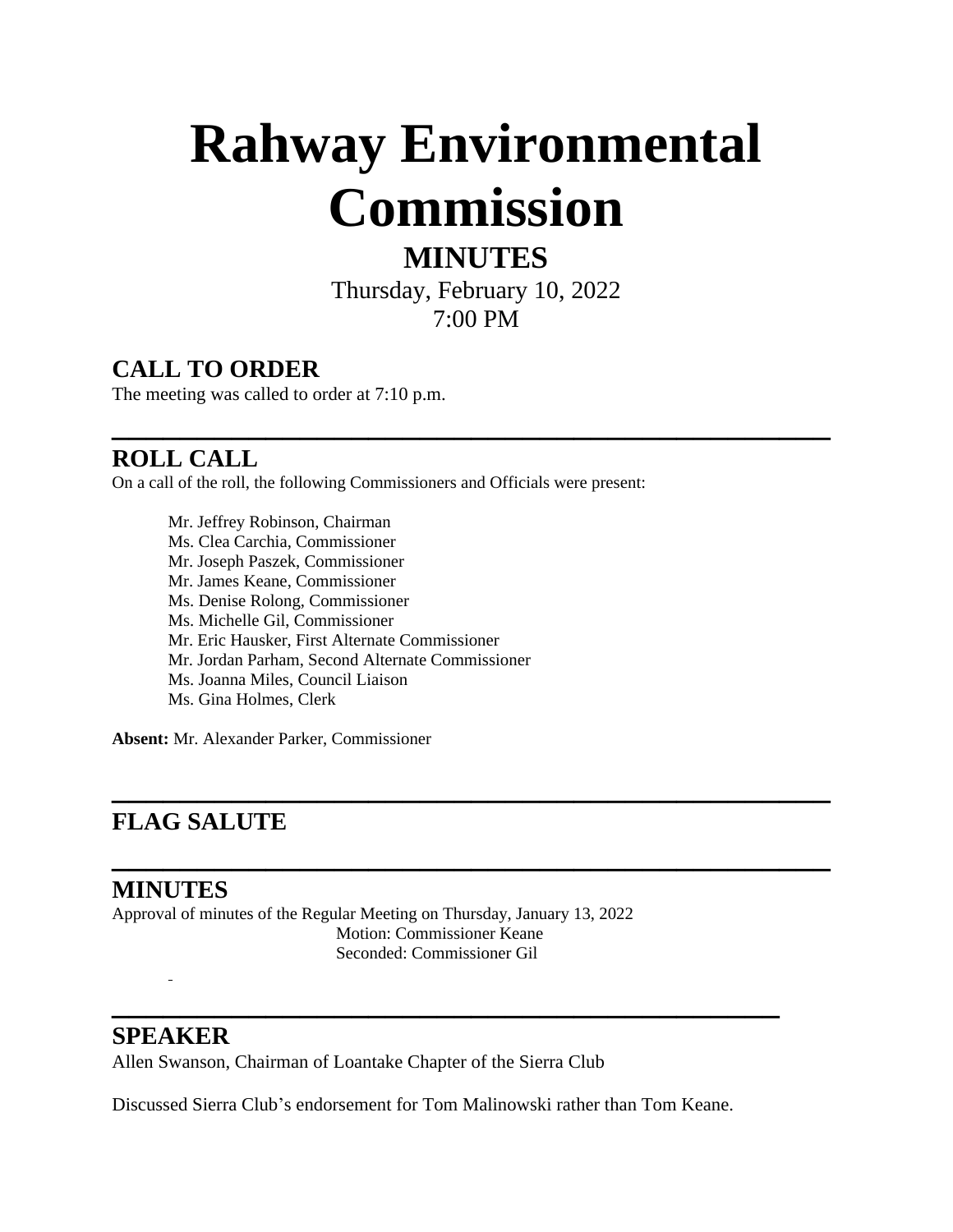Malinowski is scheduled to have a meet and greet with Mayor Giacobbe on 2/26/22.

Discussed the Cumulative Impact Bill

Discussed lawsuit filed in United States District Court: East Yard Communities For Environmental Justice; Ironbound Community Corporation; Sierra Club vs. United States Environmental Protection Agency; S. Regan, in his official capacity as Administrator of the Environmental Protection Agency – Re: Large Municipal Solid Waste Incinerators and Their Public Health Impacts. One chemical of concern is foam insulation that is being burned (Union County Utility Authority in Rahway)

EPA delayed implementation of Clean Air Act – working to get rules implemented.

**\_\_\_\_\_\_\_\_\_\_\_\_\_\_\_\_\_\_\_\_\_\_\_\_\_\_\_\_\_\_\_\_\_\_\_\_\_\_\_**

## **HEARING OF CITIZENS**

Michael Dury, resident of Roselle Park, Volunteer with Rahway River Watershed in attendance

**\_\_\_\_\_\_\_\_\_\_\_\_\_\_\_\_\_\_\_\_\_\_\_\_\_\_\_\_\_\_\_\_\_\_\_\_\_\_\_\_\_**

**\_\_\_\_\_\_\_\_\_\_\_\_\_\_\_\_\_\_\_\_\_\_\_\_\_\_\_\_\_\_\_\_\_\_\_\_\_\_\_\_\_**

### **COMMUNICATIONS**

Merck Sharp & Dohme Corp. – Remedial Action Protectiveness/2 Year Certification

#### **UNFINISHED BUSINESS**

*UC Air Traffic Noise Advisory Board* **-** (Chairman Robinson is the EC rep to this Board) No Meeting

*Bayway CAP* **–** (Commissioner Paszek is the EC rep to this Board)

Meeting held on 2/9/22 virtually. There have been some changes within the six companies. There is a desperate need for people in the Process Technology field and the companies have reached out to high schools to let their students know that there is training available. Starting pay is \$60,000 and over three years can reach \$100,000. There are scholarships available to cover a two year degree from Middlesex County College in this field. Issues relating to Covid and Storm Ida were discussed.

Letter to UC Chairman of Open Trust Fund Al Mirabella – Bazega Park – Victoria Durham will be speaking with Al Mirabella soon and will let us know when their meeting is.

Letter to UC Parks Director Ron Zuber – Bramhall Road County Park site – Director told Chairman Robinson that he will be putting money into the next budget to address this site. Environmental Commission should make recommendations. Councilman Brown wants this area to be a Community Garden location.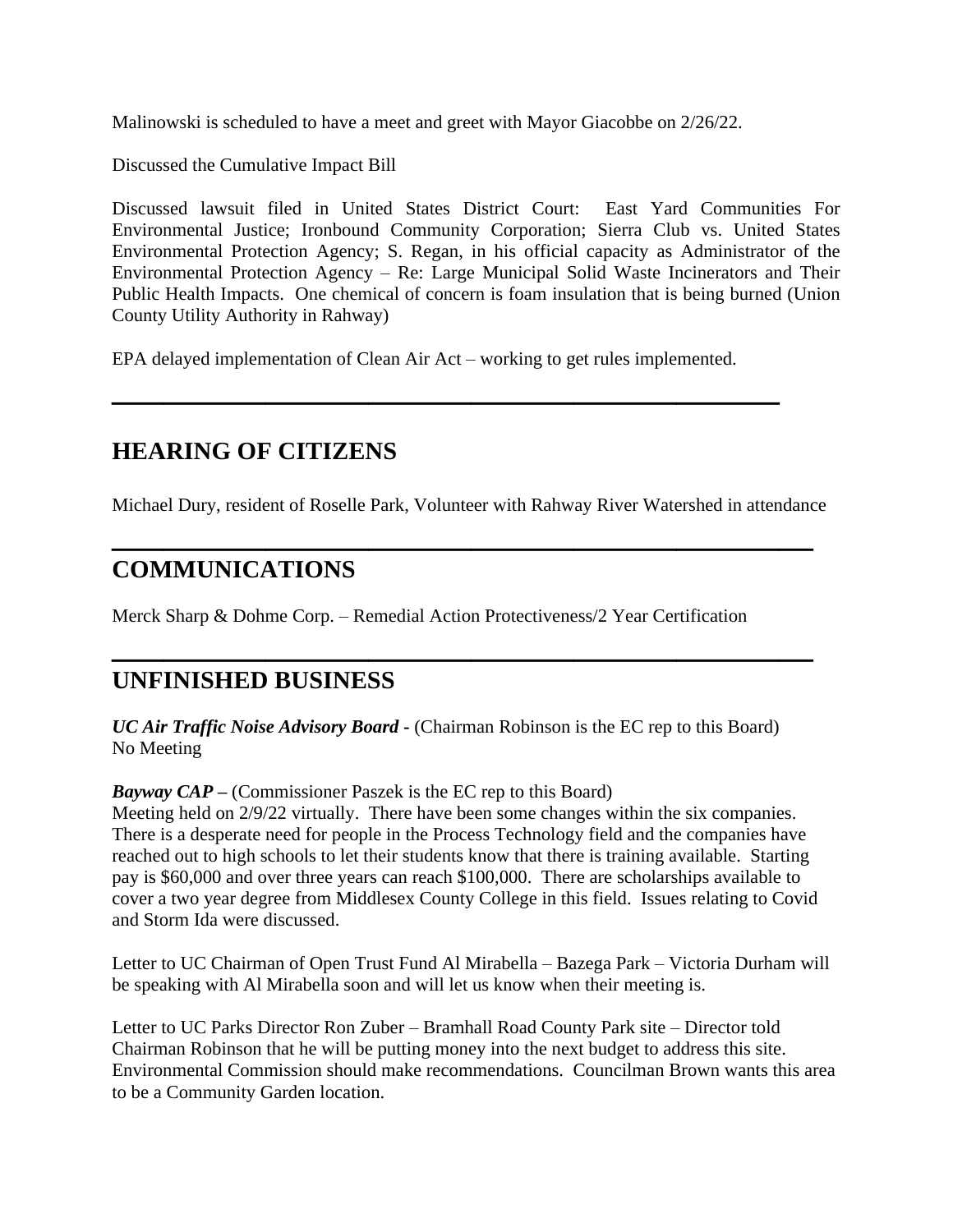Tree Inventory – should take up to 9 months

Rain Garden – letter sent

Sustainability Jersey Application – the Grant Application has been assigned to Dan Lee, City Engineer

LEED Requirements for redevelopers – letter sent

Recycle Content Bill – plastic containers to be manufactured using 50% plastic once bill is implemented

Smoke detector recycling update – handout which includes list of companies to mail old detectors back

**\_\_\_\_\_\_\_\_\_\_\_\_\_\_\_\_\_\_\_\_\_\_\_\_\_\_\_\_\_\_\_\_\_\_\_\_\_**

Rahway Park – The County is waiting on approval from DEP to hydro rake pond. They plan on putting up a shed to hold equipment. Similar project going on in Bryant Park in Summit.

#### **NEW BUSINESS**

UC Hub – Commissioner Keane attended last meeting. Hub is trying to stay afloat after COVID - 2 chairs stepped down. They are asking each town to host a meeting, Rahway will host on 4/27/22 at Merchants & Drovers Tavern. We need a topic and a speaker (suggestion for Commissioner Carchia and RRWA or Friends of RR Parkway). Kim Diamond will contact Commissioner Keane in reference to the TREX program. There have been lots of problems with the benches. Cranford has renewed their Sustainable NJ after not having it for years.

Environmental Commission letter to National Fish & Wildlife Foundation on behalf of the Rahway River Watershed Association was sent.

Protecting municipal stormwater rights – ANJEC has requested help. DCA lobbyists do not want Cities to have stronger stormwater regulations. ANJEC has asked that we adopt a Resolution and bring to Council.

1/20/22 – ANJEC Webinar – no one attended

2/10/22 – ANJEC Webinar – Chairman Robinson attended - Countdown to Plastic Law – distribution of flyers and bags.

5/1/22 – Wild Earth Fest at Trailside Nature & Science Center

2/12/22 – Food & Water Watch Group will be hosting a virtual meeting to oppose a gas powered power plant in Keasbey